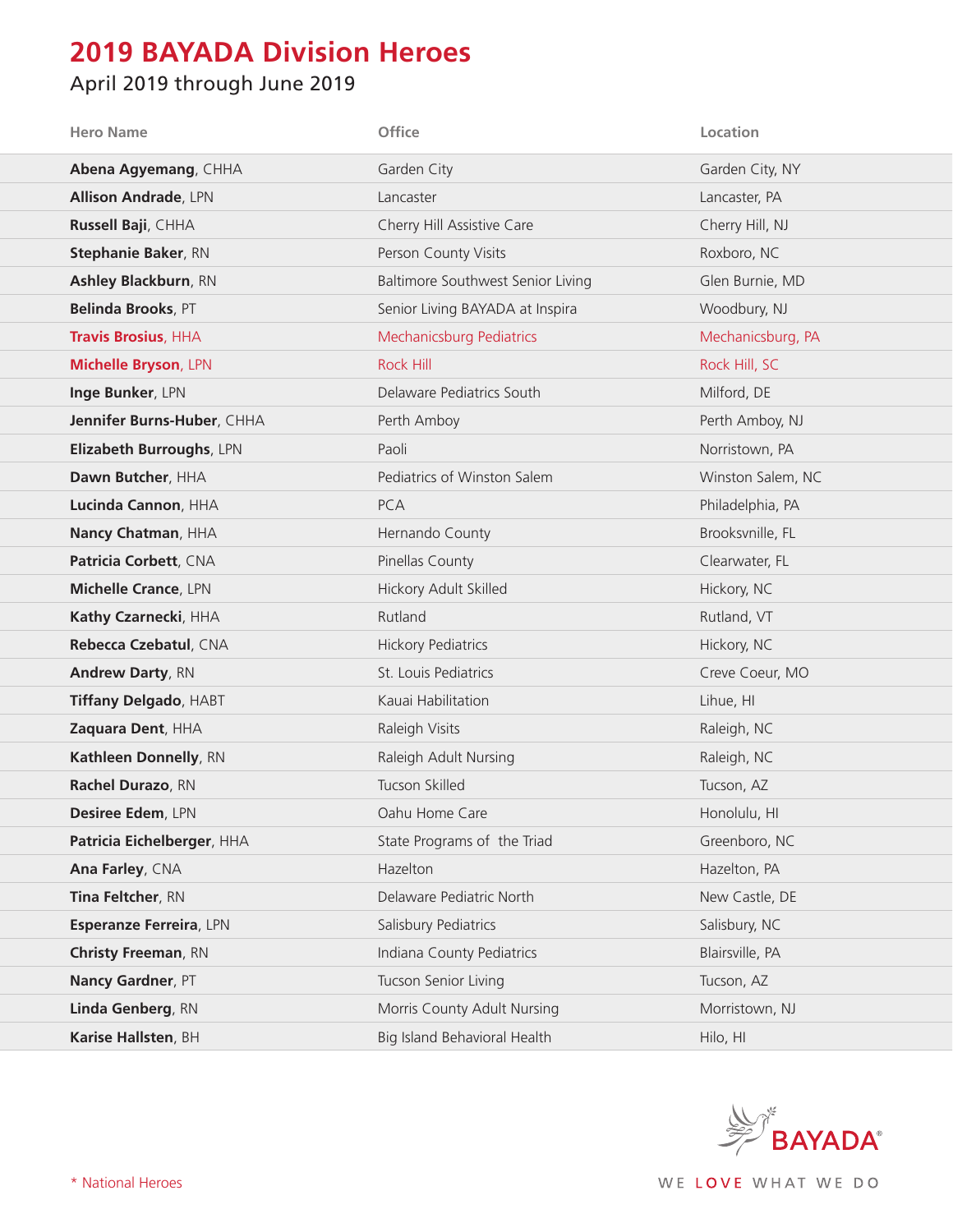| <b>Hero Name</b>                           | <b>Office</b>                   | Location             |
|--------------------------------------------|---------------------------------|----------------------|
| Angela Helms, RN                           | Charlotte Senior Living         | Charlotte, NC        |
| Denise Hicks, LPN                          | Phoenix Pediatrics              | Phoenix, AZ          |
| Janet Horn, LPN                            | Columbia Missouri Pediatrics    | Columbia, MO         |
| Anne Kasenge, HHA                          | Newton                          | Newton, MA           |
| Mohammed Katende, HHA                      | Newton State Programs           | Newton, MA           |
| <b>Alexandria Kates, LPN</b>               | <b>Atlantic City</b>            | Linwood, NJ          |
| Pamela Keena, RN                           | Fort Wayne Skilled Nursing      | Fort Wayne, IN       |
| Jennifer Keller, LPN                       | Pittsburg Adult Nursing         | North Versailles, PA |
| Edythe Kim, PT                             | Hilo Visits                     | Hilo, HI             |
| <b>Wendy Kraft, PTA</b>                    | Berks Couny Visits              | Wyommising, PA       |
| <b>Randall Landes, Spiritual Counselor</b> | Pennsylvania Boyertown Hospice  | Boyertown, PA        |
| Patricia Lawlor, PT                        | Denver North Visits             | Westmintser, CO      |
| Karen Leatherman, RN                       | Gastonia                        | Gastonia, NC         |
| <b>Brenda Lewis, HABT</b>                  | Habilitation PA                 | Wilkes Barre, PA     |
| Dayna Linton, CNA                          | Greenville Adults               | Greenville, NC       |
| Carol McDonald, RN                         | Chester County Home Health      | Exton, PA            |
| Cheryl Merritt, OT                         | Wilmington                      | Wilmington, DE       |
| Maya Mironenko, LPN                        | <b>Snyder County Pediatrics</b> | Selinsgrove, PA      |
| Trisha Mobus, LPN                          | Shrewsbury Pediatrics           | Shrewsbury, NJ       |
| Chai Morris, CNA                           | Fayetteville State Programs     | Fayetteville, NC     |
| Kendra Morrow, RN                          | Tampa                           | Tampa, FL            |
| <b>Anthony Naples, RN</b>                  | North Atlanta Pediatrics        | Roswell, GA          |
| Denise Newton, HABT                        | <b>Habilitation Charlotte</b>   | Charlotte, NC        |
| <b>Susann Newton, CNA</b>                  | Morganton                       | Morganton, NC        |
| David Ortiz, LPN                           | Lower Bucks Skilled             | Langhorne, PA        |
| Fatima Paulo, CHHA                         | Tucson East Adult               | Tucson, AZ           |
| Kimberly Pearce, LPN                       | Morris Plains Pediatrics        | Morris Plains, NJ    |
| Amy Peters, LPN                            | Williamsport                    | Williamsport, PA     |
| Kelly Pierce, RN                           | Allentown                       | Allentown, PA        |
| Tamara Piquette, LPN                       | Suffolk County Skilled          | Hauppauge, NY        |
| Colin Polinsky, MSW                        | Vermont Brattelboro Hospice     | Brattleboro, VT      |
| Jean Rieker, RN                            | Toms River Pediatrics           | Toms River, NJ       |
| Robin Roberts, HHA                         | Philadelphia Pediatrics         | Philadelphia, PA     |
| Thurman Royal, HIP                         | <b>Hickory Pediatrics</b>       | Hickory, NC          |
| Stephanie Rushton, PT                      | Plymouth Senior Living          | Plymouth, MA         |